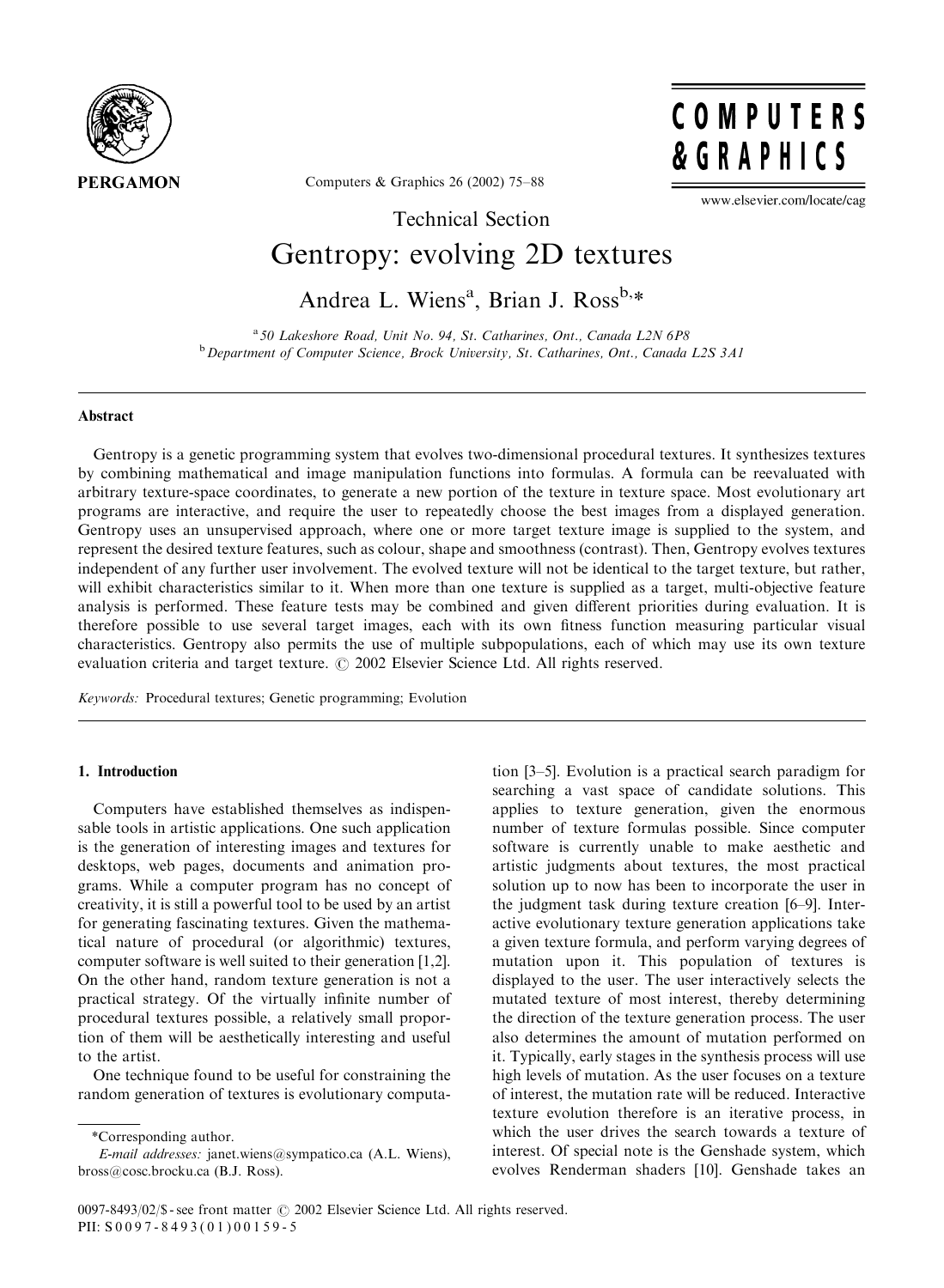unsupervised approach, in which automatic image analysis is performed during genetic evolution.

This paper presents the Gentropy system. Like other evolutionary art applications, Gentropy uses evolutionary computation to explore the space of texture formulas. However, Gentropy is an unsupervised texture synthesis system. Its major contribution is that it uses a robust set of automated image analyses to evaluate the suitability of candidate textures, while at the same time uses a fairly rudimentary set of texture generation operators. The user supplies Gentropy with one or more target texture images. The user also indicates how each texture is to be evaluated, based on a suite of image analysis tests. A wide variety of subpopulation architectures are definable by the user. Each subpopulation uses one or more textures and feature tests, and feeds its results into other similarly specialized subpopulations. Gentropy takes this information, and at the end of a run generates a solution texture, which will exhibit characteristics of the target textures. Note that it is not the goal to find a procedural texture that generates a texture identical to the target. Rather, the target texture is used for synthesizinga texture that is similar to it, according to the specified image analyses criteria.

An outline of the paper is as follows. Section 2 discusses evolutionary computation and genetic programming. Section 3 reviews the concept of procedural texture generation and discusses the procedural texture formulas used in Gentropy. Section 4 discusses the types of image analyses performed in Gentropy. Other details about the Gentropy system are given in Section 5. Some example results are presented in Section 6. Comparisons to related work are given in Section 7. A discussion concludes the paper in Section 8. Some example texture formulas as obtained by Gentropy for the results in Section 6 are given in Appendix A.

#### 2. Evolutionary computation and genetic programming

Evolutionary computation is a search strategy inspired by natural evolution. The most popular

evolutionary search technique is the genetic algorithm (GA) [3,4]. An example of a GA is in Fig. 1. To use a GA to solve a problem, an encoding must be derived which maps candidate problem solutions into a binary chromosome or string. These strings are considered as "individuals" to be tested and reproduced during the course of the GA run. A population of random chromosomes is initially created. Each individual is tested and given a fitness measurement, which indicates its relative merit towards solving the problem of interest. To create a new population of individuals, fitness proportional selection of individuals is performed. This models the concept of ''Darwinian survival of the fittest'', since the stronger individuals (those with better fitness scores) will be more likely to be selected for reproduction than the weaker individuals. The most common types of reproduction operators are crossover (genetic recombination) and mutation. Crossover takes two selected parent individuals, and randomly mixes their chromosomes to create two offspring. The power of crossover stems from the idea that, as in nature, offspring may inherit the favourable characteristics of each parent. In other words, crossover is the means in which desirable genetic characteristics can be combined and inherited in subsequent generations. Mutation is used to maintain population diversity during evolution. The power of GA comes from the fact that, using fitnessproportional selection and crossover reproduction, a vast number of problem prototypes can be explored duringa run. This has been called ''implicit parallelism'' in the literature.

A powerful variation of GA is genetic programming  $(GP)$  [5]. Rather than using fixed linear chromosomes of bits, GP denotes individuals as executable computer programs, typically denoted by parse trees. Crossover is performed by selecting branches in two parse trees, and swapping the branches. Mutation is done by replacinga branch with a randomly generated one. Both these operations are performed in a way that preserves syntactic correctness of programs. In addition, it is important that a closure property be maintained: the primitive functions and statements of

Initialize population with random individuals. Assign fitness values to all individuals.

- Repeat until solution found or maximum number of generations processed:
	- o Repeat until new population created:
		- Use fitness proportional selection to select 2 individuals.
		- Apply crossover to generate their offspring.
		- Apply mutation to offspring.
		- Assign fitnesses to offspring and insert into new population.
		- Update generation counter.

Fig. 1. Genetic algorithm.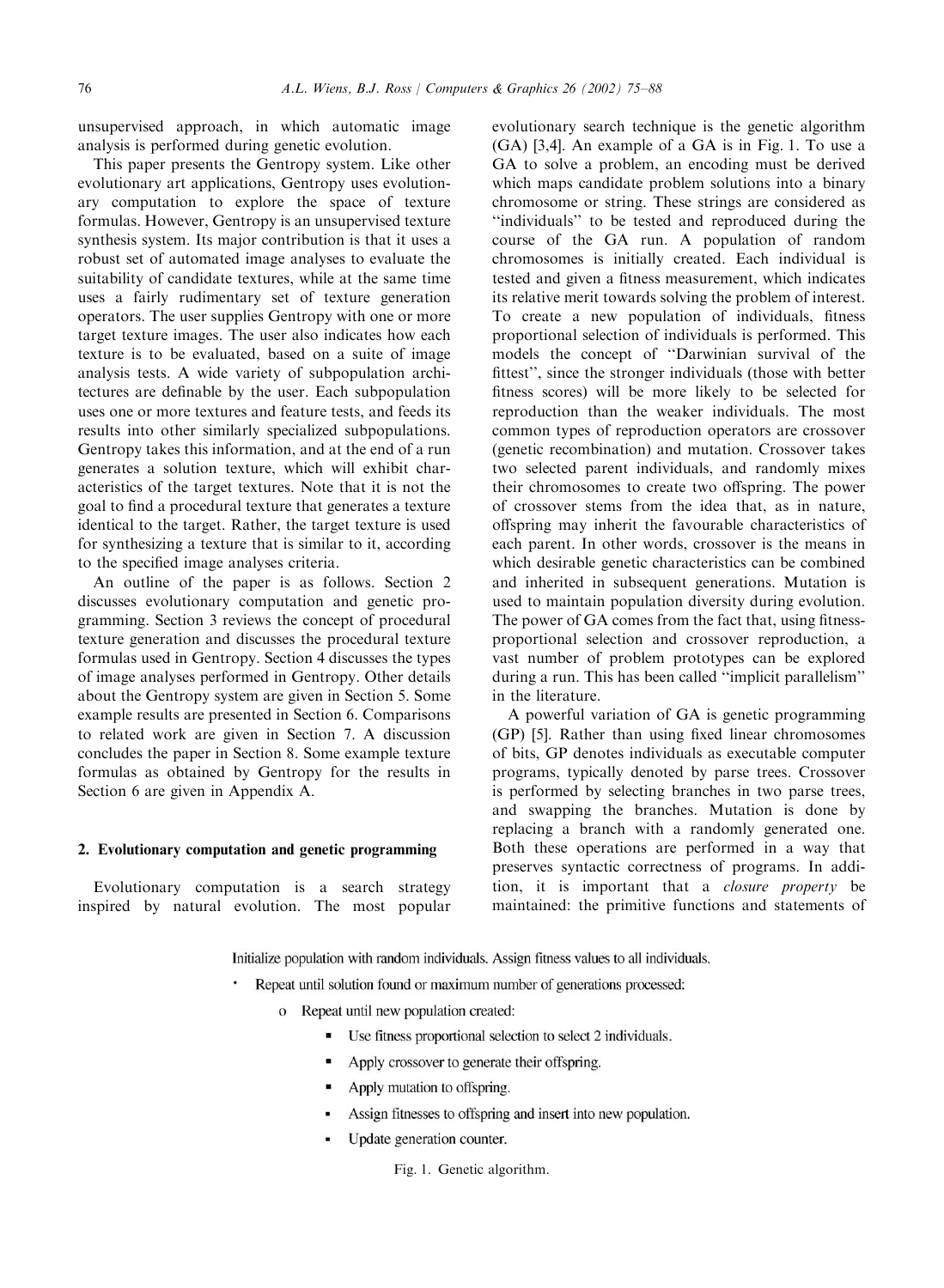the programming language being used must be able to execute any possible data arguments without producingan error. For example, an arithmetic division operator must not crash if a zero-valued denominator is given to it. So long as syntactic correctness and closure are maintained, GP essentially works in the same manner as a conventional GA. When a program is to be evaluated for its fitness, it is executed upon the problem of interest, its ability to solve the problem is measured, and the resulting fitness score is assigned to the program.

GA and GP are widely used in scientific, engineering and artistic applications. Their implicit parallelism makes both of them very effective in finding solutions in large search spaces. Naturally, GP is particularly adept at solving problems that are more algorithmic in nature, since GP evolves programs. A representative selection of applications of GA and GP can be found in [11].

#### 3. Procedural textures

Procedural or algorithmic textures are patterns that are produced usingan assortment of mathematical and algorithmic operators. The input to a texture formula is normally the coordinates of the pixel being rendered. The operators in a texture formula return greyscale or colour data. The rest of this section describes the texture elements used in Gentropy.

#### 3.1. Texture function set

The texture function set consists of various mathematical and image processing functions that take an RGB colour (vector) or channel (scalar) as arguments and return either a vector or scalar. A vector is represented by three floating-point values, or channels, while a scalar is a single floating-point channel, defining a shade of grey. Gentropy uses the following function set:

X Y ERC VERC COLGRAD  $+ -$  diff  $* /$  sin cos mod log pow not avg max min if lum rgb noise turb turbflow cloud marble warprel warpabs kaleid tile tilerad forv chn wchn

The above operations are combined into a texture formula in such a way that the output is always an RGB colour vector. The X and Y parameters denote the coordinates of the pixel being rendered. Some example texture formulas and their rendered results are given in Table 1. Since the functions that make up the texture formula may return any floating-point value, the colour channels are truncated to a range of  $-1$  to 1, before the conversion to an integer range of 0–255 (required by the RGB image file format).

Table 1 Texture examples

**IMAGE** 

#### **TEXTURE FORMULA**

 $rgb(Y*X, noise(Y, -0.71), min(Y, 0.25))$ 

 $rgb(mod(turbflow(Y,X,X), sin(X)),$  $lum(maxble(0.94, -0.78, (-0.46, 0.50, -0.63)))$ ,  $turb(charAID), cos(-0.24)))$ rgb((wchn(Y\*X,COLGRAD)+Y\*X)/turbflow(noise(noise  $(Y, X-Y)$ , cloud(turbflow(X-Y, mod(X,Y), Y/(X-Y)),  $Y/X$ , diff(sin(X), cos(noise(Y,Y))), noise(Y,Y))),  $lum((-0.10, 0.34, 0.98))$ , Y/wchn(X,COLGRAD)), noise(noise(Y,Y), cloud(diff(sin(X), cos(noise  $(Y, Y))$ , diff(0.94,0.76),  $mod(X, Y)$ , noise(cos((X-Y) /X), cloud(Y/X, Y/X, sin(X), noise(Y,Y))))),  $cos(Y*X))$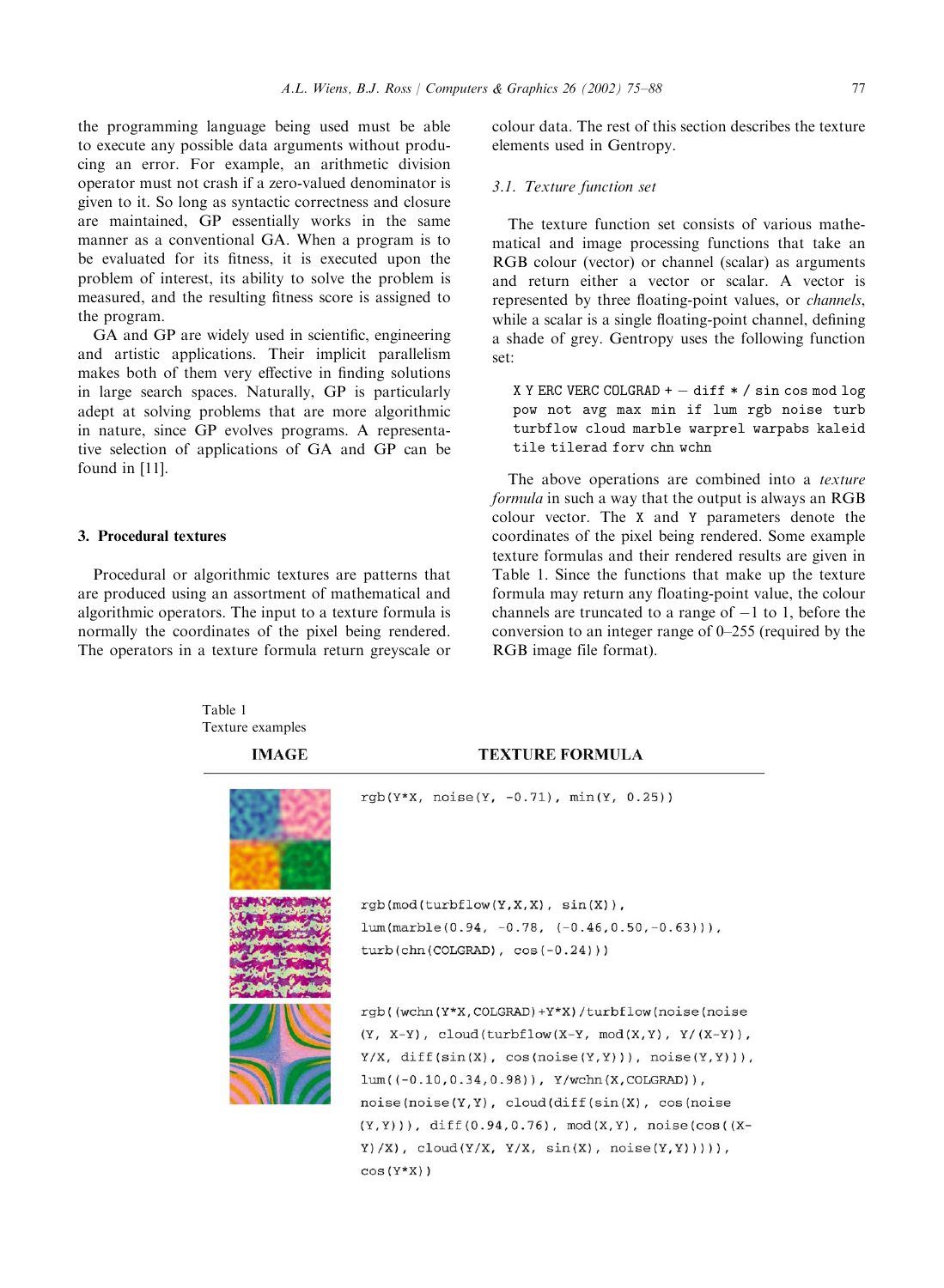Terminals (constants, and functions that take no arguments) have upper-case names. ERC returns a random scalar and VERC, a random vector. They appear in a texture formula as either a floating-point number or a set of three floating-point numbers within parentheses. In COLGRAD, which creates a colour gradient, the red and green values are the current  $x$  and  $y$  positions and the blue value is the distance to the origin. The lum operation finds the luminance, average of all channels, which is a grey colour. Also, there is the rgb function, which takes three arguments and returns an RGB colour. The other functions are discussed below.

#### 3.2. Noise functions

The noise, turb, turbflow, cloud and marble functions are more complex, generating shaded bumps, curves, gases and other natural-looking effects. See [1] for in-depth discussions of these functions. Table 2 shows a few examples. These functions are capable of producinga wide variety of textures. The noise function is the basis for the others. It creates a grid of random grey points and then interpolates between them. X and Y arguments specify the position within the noise texture and the grid size is determined by a frequency argument. Noise values are divided by a varying amplitude value and added together in the turb (turbulence) operation.

The following formula is for turb, where col holds the grey colour value returned, and x and y define the current position in texture space. Start, end and frequency are all arguments to the function. Example values for these variables are 1, 256 and any positive floating-point number, respectively.

$$
col = \sum_{i=0}^{\infty} \frac{\text{noise}(2^i x, 2^i y, \text{ freq})}{2^i \text{start}},
$$

where the maximum *i* is such that  $(2^{i}$  start)  $\leq$  end.

Amplitude and frequency are both varied in the turbflow (turbulent flow) function. In the following pseudo-code for turbflow, the num iteration variable is positive and small, for example,  $<$  6. Persistence is also positive and less than or equal to 1. The turboflow formula is

Table 2

$$
col = \sum_{i=1}^{num} \frac{noise(x, y, 2^{-i})}{persistentce^i}.
$$

Cloud is based on turbulence [12]. See [1] for details on marble and other noise operations.

#### 3.3. Warps and tiling

In the function set, there are several warp and tiling operations, which alter the positions of or duplicate pixel values. The warps take the current x and  $\nu$ positions in texture space and alter them by adding an increment value to each (relative) or assigning them new values (absolute). In addition to the relative (warprel) and absolute (warpabs) warps, there are three tiling operations (tile, tilerad and kaleid), which create rectangular, circular and kaleidoscopic repeating patterns.

#### 3.4. Automatically defined iteration

The final set of three operations performs iteration over a finite colour vector. This iterative control is termed automatically defined iteration or ADI ([13], p. 121). The function forv performs the actual iteration, like a for-loop in C or dotimes in the LISP programming language, with the current channel as the looping variable.

Operations chn and wchn either return the appropriate scalar value (one channel of a colour vector) based on the current channel or the current channel plus some increment value, respectively. If there is a chn or wchn in the subtree, different values will likely be returned for each iteration, as the channel varies, and forv returns a (non-grey) colour. Otherwise, an iteration will have the same result and a grey colour will be produced. For example, the last texture in Table 2 has several non-grey colours due to its use of the wchn operator.

#### 4. Image analysis

Selection of individual textures for reproduction depends on their fitness with respect to the rest of the

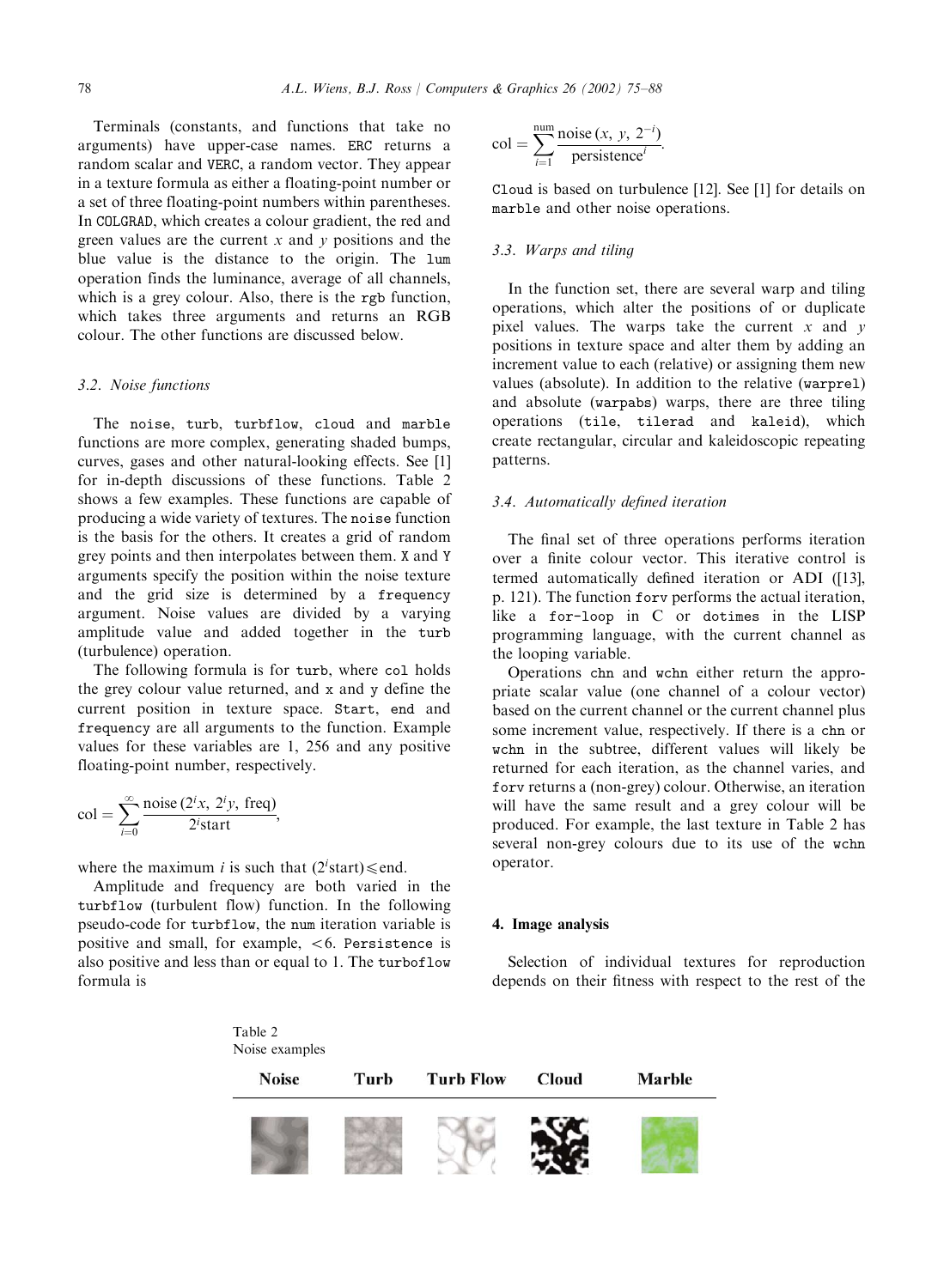population. Gentropy's fitness function assigns every individual texture a fitness measure between 0 and 1, with 1 indicating a perfect score. This fitness measure is determined by feature tests, which compare the generated image to the target image. This section discusses the suite of image analyses possible within Gentropy.

#### 4.1. Image comparison

Colour quantization is used to ease matching, particularly the shape aspect. It categorizes the colours so that very similar colours are represented by the same colour. This stops analyses of minute colour differences that the human eye normally cannot judge anyway. However, this does introduce some error to the matching process. For instance, the fitness function may deem two images identical, even though their colouring or shape is slightly different. The colour space—or number of colours involved—is reduced so that histograms are smaller.

Histograms represent the colour distribution of an image by storing the frequency of each quantized colour [14]. They are used by many of the feature tests in Gentropy, including those that match directly and those that match histograms. Direct matching involves the comparison of two images, pixel by pixel, while histogram matching calculates a histogram for the images and then measures the distance between the histograms. Position is irrelevant in the latter but not the former. In other words, direct matching includes shape information in its analysis.

#### 4.2. Feature tests

Gentropy uses image comparison methods, mainly adapted from query by image content (QBIC) applications [14,15]. These programs take a target image and search a database for similar images. They often use histograms and wavelet analysis to match images. Table 3 shows several feature tests the user may choose from as part of the fitness function.

It is extremely difficult to do an accurate automatic evaluation of an image. Precise image comparisons require a host of complex, computation-intensive computer vision concepts, which are impractical to

Table 3 Feature tests

apply in a GA. Gentropy uses a selection of efficient image analyses, which evaluate basic image attributes, such as colour, shape and smoothness. Complex analyses, from computer vision research for instance, would result in more accurate evaluations of images, but a serious price would be paid in run-time speed.

#### 4.2.1. Colour direct matching

Colour direct (CDIR) is the simplest matching operation. CDIR adds the colour similarities of each pixel in the two images and then divides by the number of pixels per image. It uses colour similarity, a mea-sure of the distance between two colours in RGB space. The distance between two RGB colours C1 and C2, where  $C1 = (r1, g1, b1)$  and  $C2 = (r2, g2, b2)$ , is given by

dist(C1, C2) = 
$$
\sqrt{(r1 - r2)^2 + (g1 - g2)^2 + (b1 - b2)^2}
$$
.

The distance is divided by the square root of 3 (the maximum possible distance within the cube) and subtracted from 1 so that the similarity value, sim(C1,C2), ranges between 0 and 1, with 1 re-presenting a colour match. Then, the value is squared in order to exaggerate small differences in similar colours:

$$
\text{sim}(C1, C2) = (1 - (\text{dist}(C1, C3)/\sqrt{3}))^2.
$$

Table 4 shows some example of colour similarities.

#### 4.2.2. Colour histogram matching

Unlike CDIR, colour histogram (CHIST) is not concerned with the colour's position within the image. ;It creates colour histograms from the two quantized images being compared and then finds the histogram distance.

Let i be an index into the two histograms (hist1 and hist2), representing a quantized colour. The values of hist1<sub>i</sub> and hist2<sub>i</sub> hold the frequency of quantized colour i within their respective images. The distance for index i is given by

#### $dist_i = |hist1_i - hist2_i|.$

CHIST returns the histogram distance, which is the sum of all dist<sub>i</sub> divided by 2.

| Test                                | Description                                               |
|-------------------------------------|-----------------------------------------------------------|
| Colour direct (CDIR)                | Matches colour similarities pixel by pixel                |
| Colour histogram (CHIST)            | Matches colours, position irrelevant                      |
| Colour histogram quadratic (CHISTO) | Matches similar colours, position irrelevant              |
| Wavelet (WAV)                       | Matches shape using wavelet theory                        |
| Smoothness histogram (SHIST)        | Matches colour smoothness (contrast), position irrelevant |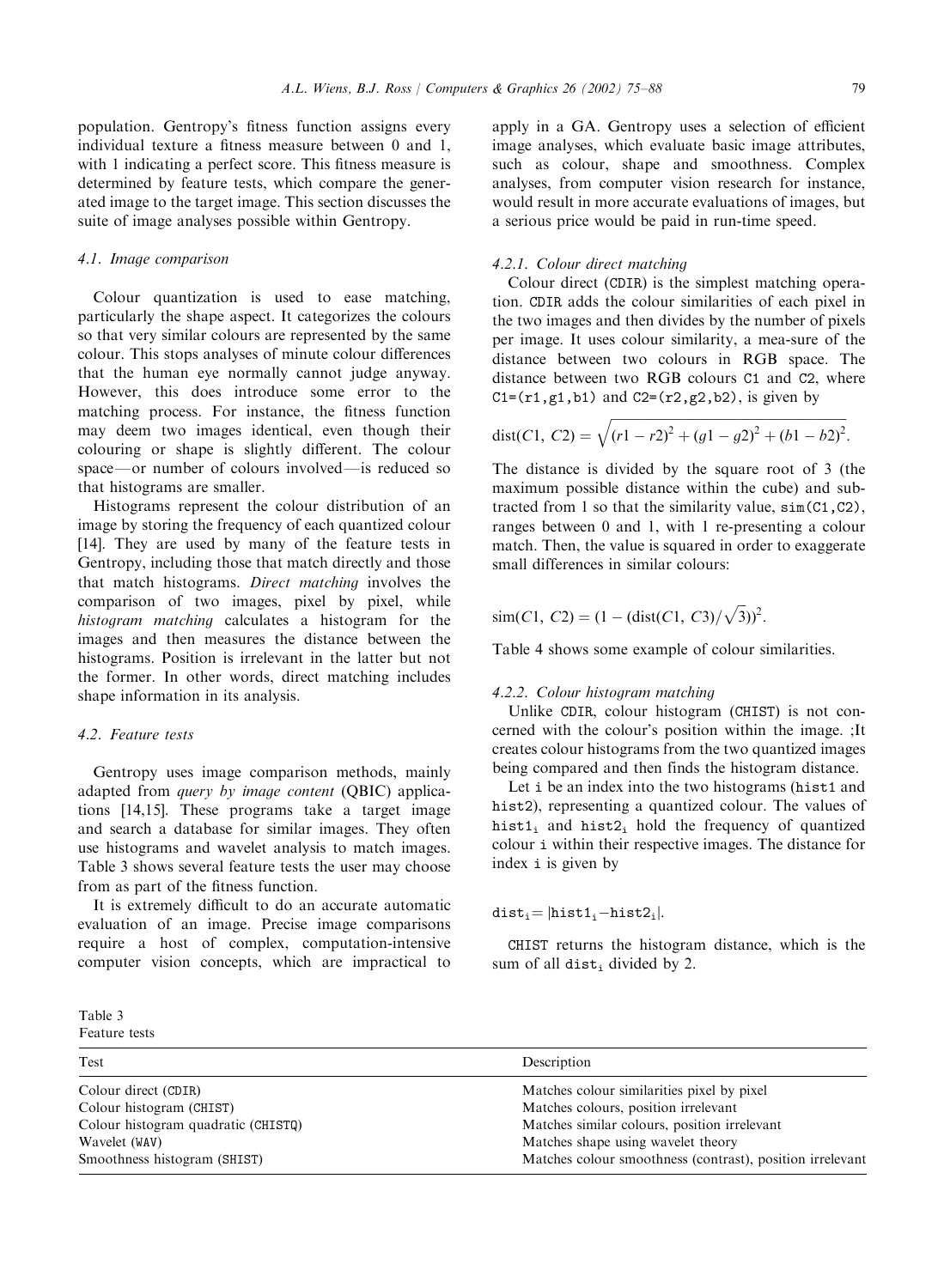Table 4 Similarity measure examples

| C <sub>1</sub>  | C <sub>2</sub>           | SIM(C1, C2) |
|-----------------|--------------------------|-------------|
| Black $(0,0,0)$ | White $(1,1,1)$          | $\theta$    |
| Black $(0,0,0)$ | Black $(0,0,0)$          |             |
| White $(1,1,1)$ | White $(1,1,1)$          |             |
| Red(1,0,0)      | Blue $(0,0,1)$           | 0.03        |
| Blue $(0,0,1)$  | Grey $(0.5, 0.5, 0.5)$   | 0.25        |
| Red(1,0,0)      | Darker red $(0.8, 0, 0)$ | 0.78        |
|                 |                          |             |

#### 4.2.3. Colour histogram quadratic matching

CHISTQ adds colour similarity to the calculation above in order to find the quadratic histogram distance. This method is used in QBIC systems like VisualSEEk [15].

Let i and j be indexes into the two histograms (hist1 and hist2) representing quantized colours whose frequencies the histograms measure. The similarity between the quantized colours, represented by the histogram indexes i and j, is given by  $sim(i,j)$ . The distance between these two indexes is given by

$$
dist(i, j)
$$

 $=$ |hist1<sub>i</sub>-hist2<sub>i</sub>| \* sim(i, j) \* |hist1<sub>i</sub>-hist2<sub>j</sub>|.

The colour histogram quadratic distance is summed for all of the possible combinations of i and j (depending on the histogram size), in order to obtain an overall measure of histogram difference. Although this computation is somewhat expensive, it allows for the testing of colour closeness, as opposed to merely considering exact colour matches.

#### 4.2.4. Wavelet analysis

The wavelet (WAV) test compares the shape of two images. It creates a frequency image using the colour histogram of the quantized image. Colours with low frequency, as determined by the histogram, are replaced with dark greys, while frequent colours are assigned lighter greys. The result is a grey image with the same shape as the original colour image, but the specific colours are removed. This frequency image can then be used to match shape, without regard to the actual colours involved.

The details of wavelet processingare beyond the scope of this paper; see [16] for an in-depth discussion. WAV uses a basic Haar wavelet decomposition, where each row and then each column in the image is recursively compressed using an averaging and differencing operation. Next, a similar decomposition is performed on each column in the image. Finally, all but the most positive and the most negative values (coefficients) in imag are truncated (set to zero). Wavelet analysis is very useful because its shape matching precision is adjustable by specifying the number of coefficients to be kept after

truncation. The result of this procedure is a wavelet image of the most significant coefficients, either positive or negative, represented as white or black pixels, respectively. The final step is the comparison of two wavelet images by matching the positions of the white and black pixels.

Table 5 shows some example wavelet representations. Notice that the examples share a few coefficients (white or black dots in the same position) but they are quite different.

#### 4.2.5. Smoothness histogram matching

Smoothness histogram (SHIST) matches smoothness or contrast by generating a smoothness image, consisting of grey colours indicating the deviation of each pixel from its eight neighbours. Colour similarities between the particular pixel and its surrounding pixels are averaged to find a local deviation measure. If a pixel is very similar to its neighbours, it will have a dark grey in the smoothness image, whereas light colours indicate high contrast. The darker the grey, the smoother the area around the pixel. These grey values make up a smoothness image (see Table 6). Then, SHIST creates a histogram and the distance between two such histograms provides the smoothness measure. Review CDIR and CHIST for detailed descriptions of colour similarity and histogram distance.

Note that this technique may be used to compare edges by matching two smoothness images directly. It may be useful for target images with many edges.

#### 5. Genetic programming system

Gentropy uses the strongly-typed lil-gp kernel, a GP system written in the C programming language [17]. Table 7 shows several lil-gp parameters. The maximum nodes parameter refers to the approximate maximum number of operators permitted in a texture formula,

#### Table 5

Example quantized, frequency and wavelet images

# **QUANTIZED FREQUENCY WAVELET**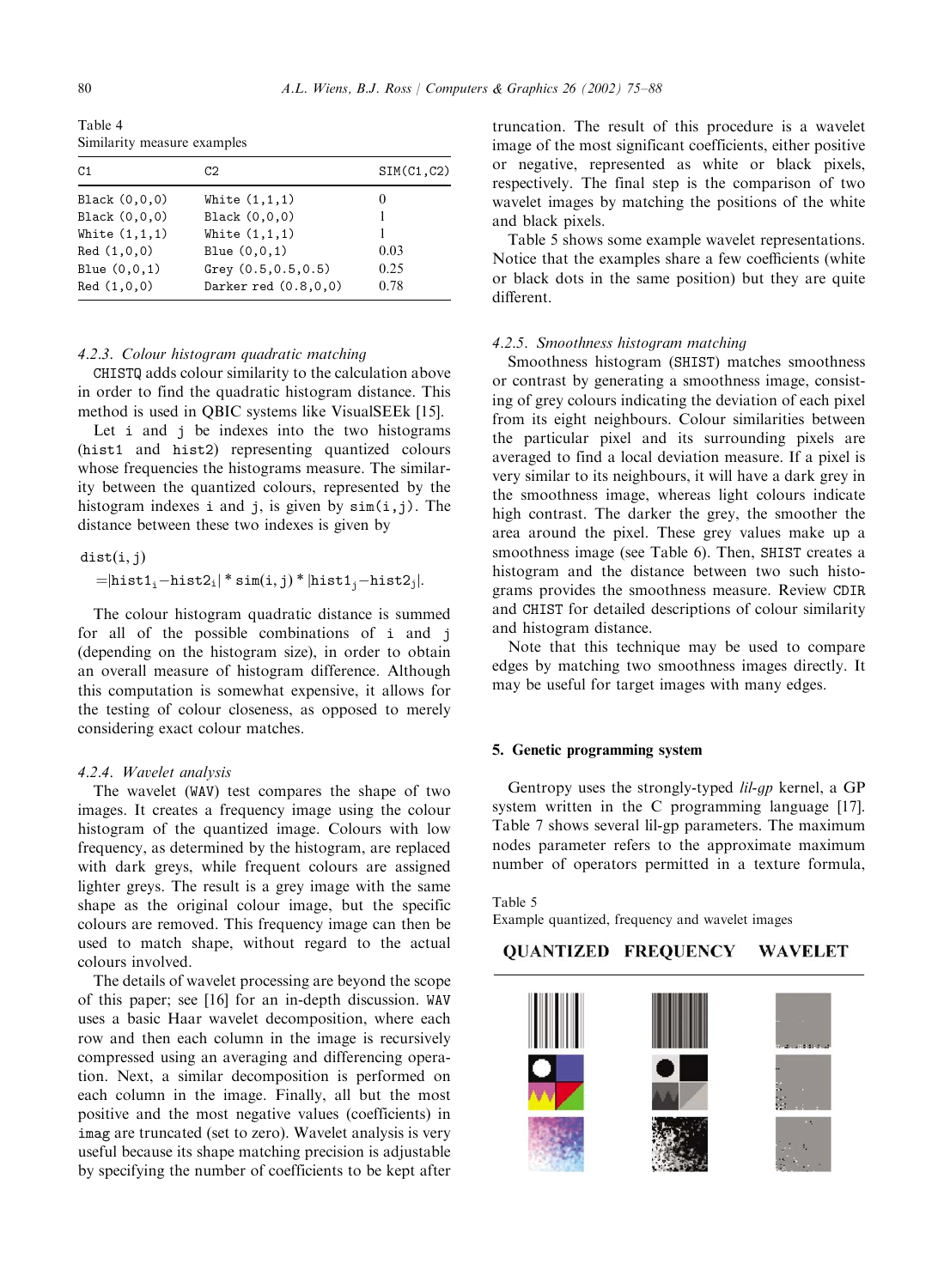Table 6 Sample quantized and smoothness images



while maximum depth indicates the maximum level of nesting within a formula. The initial random population is constructed using a half-and-half algorithm [5], in which the formulas have depths evenly distributed between 2 and 6. There is a 90% chance that crossover will be used during reproduction, and  $10\%$  chance that mutation is applied. Fitness-proportional selection is done using tournament selection: five individuals are selected from the population at random, and the one with the best fitness is the 'selected' individual to be used for reproduction. Evolution stops when the best fitness of this subpopulation is greater than some threshold value (set extremely high so unlikely to happen), or 100 generations have been reached.

Island model GAs are those which use separate subpopulations or *demes* during evolution. Subpopulations are often useful in GA evolution, as they prevent premature convergence by retaining genetic diversity within each separate subpopulation. In addition, each subpopulation can use its own fitness criteria, thereby contributing specific desirable characteristics to the overall evolutionary process. Subpopulations are particularly useful in multi-objective search problems as performed with Gentropy. Without subpopulations, problems arise when combining several feature tests together. For example, a texture with a high fitness score for colour matching may not necessarily have a good shape score. Evolution may try to find the highest possible colour score, without improving the shape fitness. Adding these fitness scores together-equally trying to search in various directions at once—may result in the cancelling of their effects. Hence, subpopulations are useful in permitting different populations to concentrate on various features, which are then combined elsewhere. This attempts to find as many good examples of different features as possible. One subpopulation can be specialized to search for textures with

| Table 7 |               |
|---------|---------------|
|         | GP parameters |

| Parameter                       | Value                  |
|---------------------------------|------------------------|
| Maximum nodes                   | 100                    |
| Maximum depth                   | 50                     |
| Initialization method           | Half and half          |
| Initial depth                   | $2 - 6$                |
| Crossover selection             | Tournament, $size = 5$ |
| Crossover rate                  | 0.9                    |
| Mutation selection              | Tournament, $size = 5$ |
| Mutation rate                   | 0.1                    |
| Population size                 | 5600                   |
| Number of subpopulations        | 1, 3, 4 or 7           |
| Number of exchanges             | $0, 2, 3$ or 9         |
| Subpopulation exchange interval | 10                     |
| (in generations)                |                        |
| Exchange count                  | 5                      |
| (number of individuals)         |                        |
| Exchange selection methods      | Best and random        |
| Maximum generations             | 100                    |

good colour characteristics, while another subpopulation searches for textures with good shape. These individuals are then exchanged with the main subpopulation, which measures both attributes. Then, some of the exchanged textures should be useful to the search for a texture with good colour and shape.

Subpopulations in Gentropy may be given their own particular fitness functions with unique feature tests and weights. Complex topologies may be designed where several subpopulations, each with different but related fitness functions, exchange individuals with each other. Figs. 2–4 show subpopulation architectures used in the experiments in Section 6. Each node in the graph denotes a subpopulation, and the arrows indicate the paths of migration for shared individuals. The highlighted subpopulation at the top of the graph is the ''main'' subpopulation from which solution textures are obtained. The values in each node denote the weight of that particular feature test used in deriving an overall fitness score within that population. For example, in Fig. 2, the subpopulation with "WAV =  $1.0$ " indicates that 100% of the fitness score is composed of the wavelet analysis. Each subpopulation evolves separately, and exchanges five individuals with another subpopulation at an interval of 10 generations. This provides each subpopulation with a regular injection of fresh, hopefully useful, textures.

Table 8 lists some image processing parameters specific to Gentropy. Colour and shape matching precision is adjustable by specifying how many greys, colours and wavelet coefficients are to be kept after quantization or truncation. Recognize that setting these values too low will likely cause very different images to be treated as similar. On the other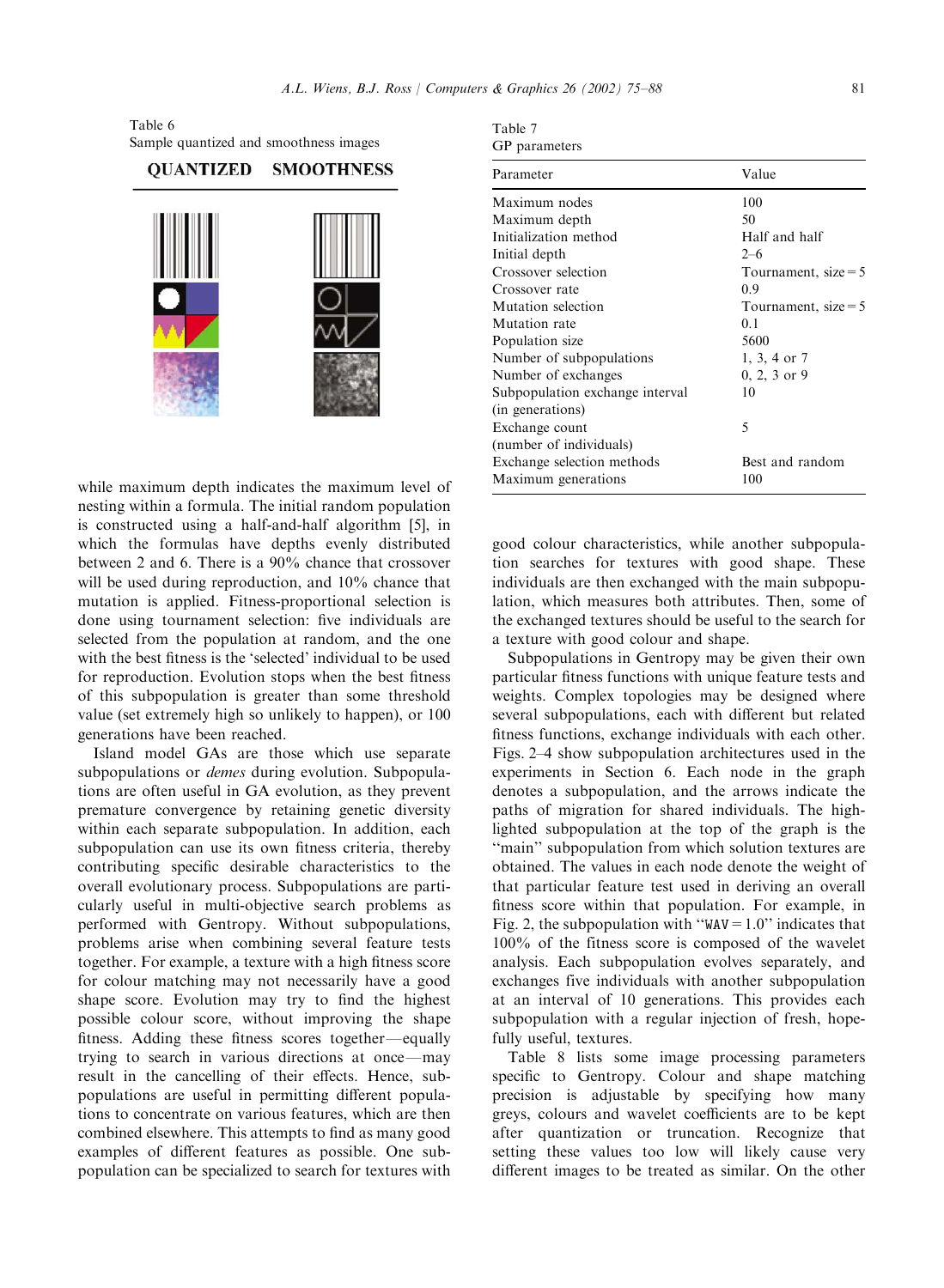

Fig. 2. Four-subpopulation topology.



Fig. 3. Seven-subpopulation topology.



Fig. 4. Three-subpopulation topology.

hand, setting these values too high retains too much colour and shape information, and this increases evaluation time because the fitness function looks for a near exact match to the target image. Although the evaluation size of the generated images is equal to the target size, the final image size may be much larger. The target images are  $50 \times 50$  pixels, which means that 2500 pixels are evaluated by the fitness function for each individual. Of course, the user is always free to use different coordinate ranges when applying evolved textures.

Gentropy allows the use of multiple target images. It is up to the user to specify which features are desirable in each target and the weight they are given. This removes the need for the user to find one target image that contains all desired criteria in the correct proportions. Furthermore, this allows the results of previous runs of the program to be used together as targets, seeding subsequent runs with appealing textures. This should result in a combination of features from the interesting textures in the final image.

Table 8 Gentropy-specific parameters

| Parameter                           | Value      |
|-------------------------------------|------------|
| Threshold (stop when fitness $>$ )  | 0.99       |
| Number of quantized greys           | 25         |
| Number of quantized colours         | 1000       |
| Number of wavelet coefficients used | 50         |
| Evaluation/target width and height  | 50         |
| Final image width and height        | 500        |
| Number of target images             | $1$ or $2$ |

#### 6. Results

Some example results of Gentropy experiments are in Tables 9–11. Table 9 uses a four-subpopulation arrangement shown in Fig. 2, Table 10 uses the sevensubpopulation architecture shown in Fig. 3, and Table 11 uses the three subpopulations shown in Fig. 4. Three separate runs are shown for each experiment. The ''solution image'' is the texture generated by best texture formula discovered in the run, and its output is shown as a  $50 \times 50$  pixels image used during its evaluation. By default, Gentropy uses the coordinate range of  $-1$  to 1 about the origin for the  $x$  and  $y$  positions when evaluating the solution image. Note that evaluating about the origin like this lends bias towards texture formulae which generate patterns symmetric about the origin and  $x$ - and  $y$ -axis. The "expanded coordinates" texture is the image produced by the same solution texture formula, but for a coordinate range of  $-10$  to 10 for x and y. This expanded texture was not subjected to feature analyses during evolution.

The fitness scores denote the results of feature tests. The best fitness scores fall within the 60–78% range. A near perfect score is not necessary in order to gain the visual effects desired. If there is more than one feature test for the subpopulation, they are given equal weight in this experiment. Although shape matching is the most difficult analysis to undertake, it is possible to compensate for this by increasing its weight in the fitness function: by giving WAV a higher priority, evolution will concentrate on shape and thereby allow more colour variation in comparison to the target. Note that the experiment in Table 10 using target image prim uses CDIR (direct colour matching) in place of the SHIST (smoothness) feature test.

The runs in Tables 10 and 11 use single target images. Their subpopulation architectures are designed to effectively search for various features of the targets, hopefully resulting in solutions that effectively encapsulate all of the features to varying degrees. The foursubpopulation arrangement (Fig. 2) has three subpopulations, each of which passes their best five textures to the main subpopulation every 10 generations. These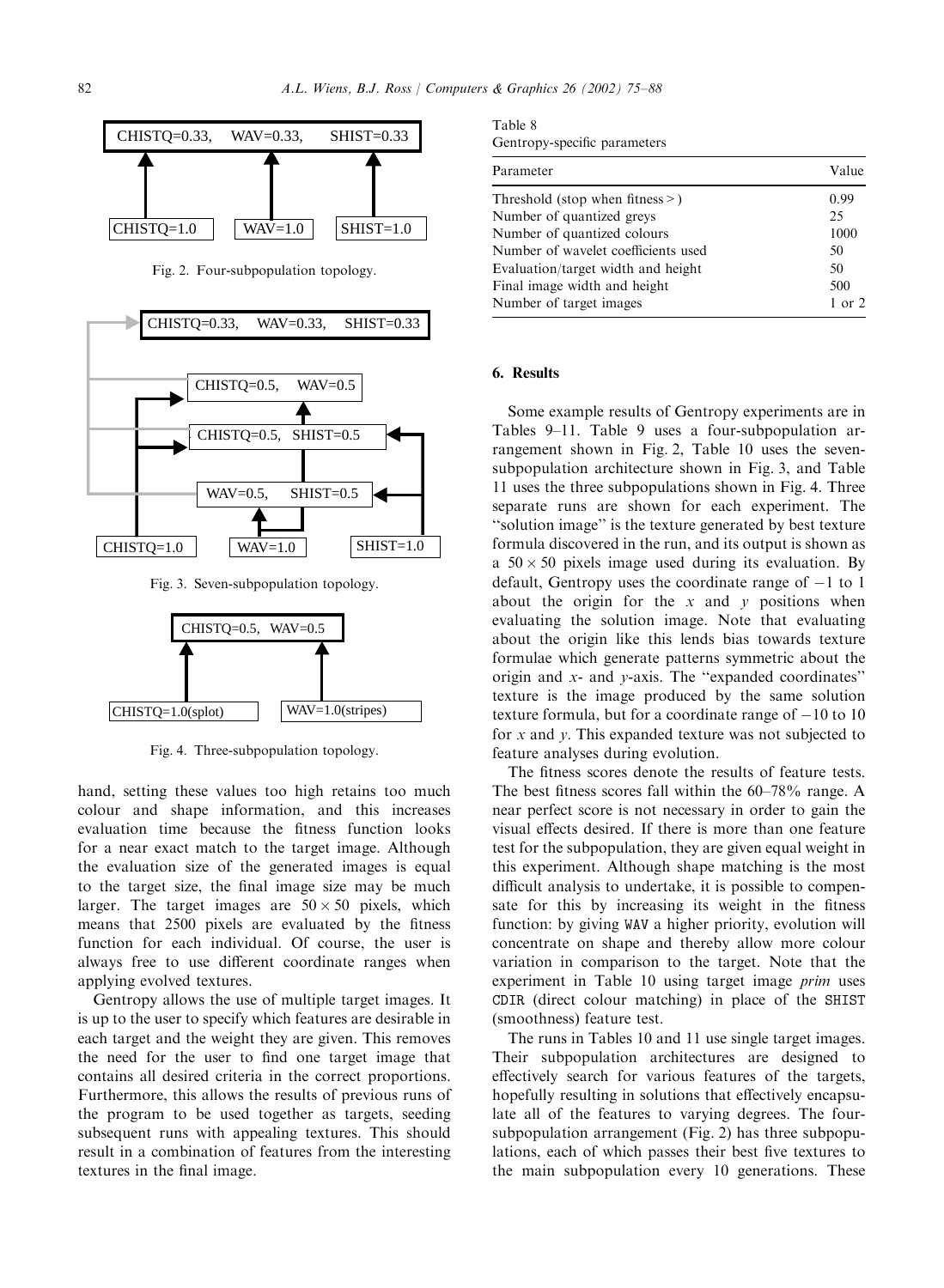#### Table 9 Runs with four subpopulations

| <b>Target</b> | <b>Fitness</b><br><b>Score</b> | <b>Solution</b><br>Image | <b>Expanded</b><br>Coordinates |
|---------------|--------------------------------|--------------------------|--------------------------------|
|               | 0.6576                         |                          |                                |
| stripes       | 0.5374                         |                          |                                |
|               | 0.5738                         |                          |                                |
|               | 0.6735                         |                          |                                |
| splot         | 0.6706                         |                          |                                |
|               | 0.6772                         |                          |                                |
|               | 0.7260                         |                          |                                |
| prim          | 0.7304                         |                          |                                |
|               | 0.7226                         |                          |                                |

immigrant textures are replaced with five random textures. The main subpopulation has feature tests for colour (CHISTQ), shape (WAV) and smoothness (SHIST), while each of the lower three subpopulations are concerned with only one feature. The seven-subpopulation strategy (Fig. 3) is more complicated. It has three intermediate subpopulations. They have two feature tests and exchange their five best textures with the main subpopulation every 10 generations and receive five

random ones in return. The lower three subpopulations are concerned with a single feature and exchange textures with two of the intermediate subpopulations.

The resulting evolved textures in Tables 9 and 10 are usually faithful to the target textures images. Note that, in all these results, the intention is not to derive an identical texture as the target, but rather, a texture similar in characteristics. The runs using target image ''stripe'' almost always evolve textures that are mono-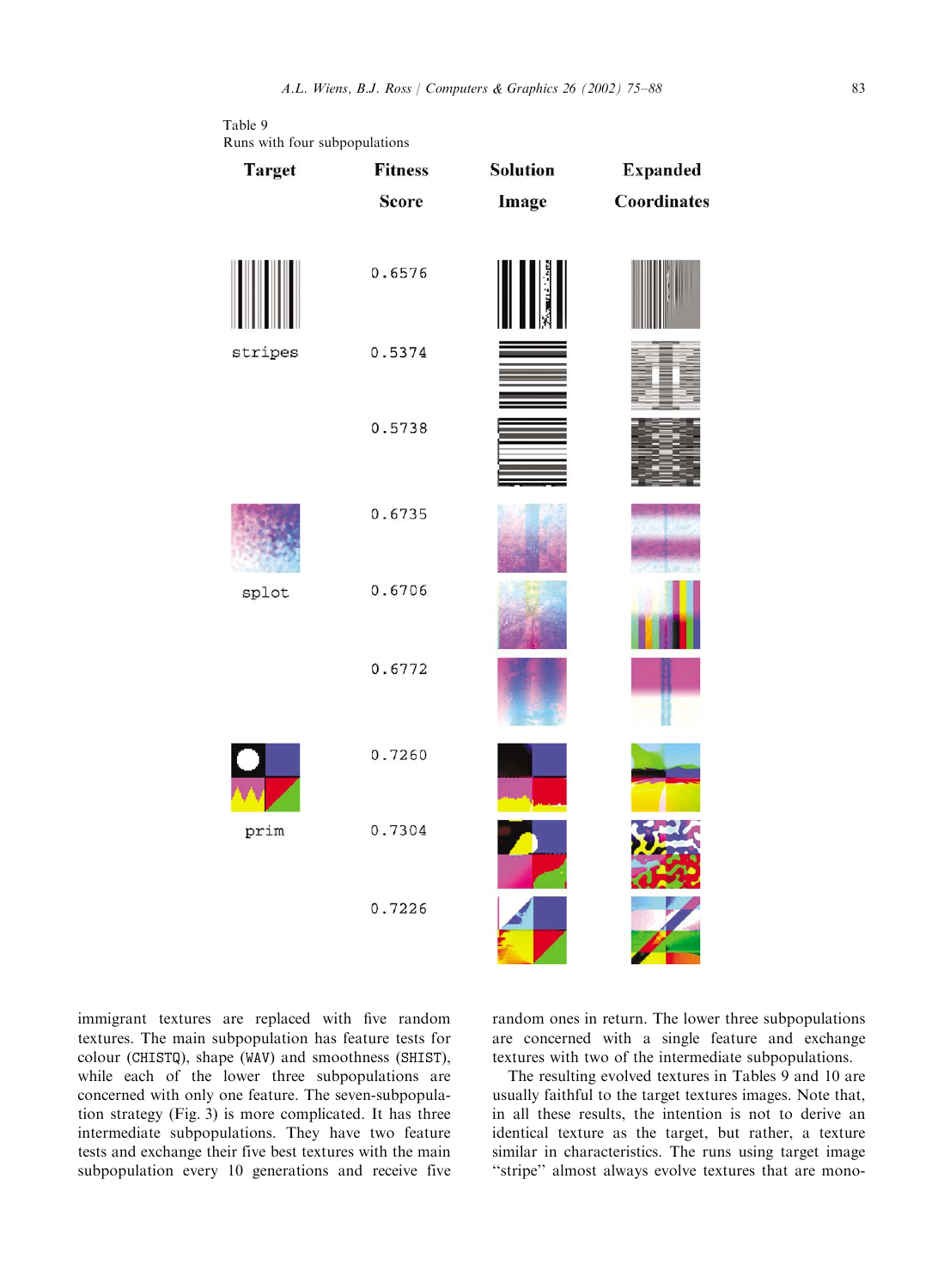Table 10 Runs with seven subpopulations

| <b>Target</b> | <b>Fitness</b> | <b>Solution</b> | <b>Expanded</b> |
|---------------|----------------|-----------------|-----------------|
|               | <b>Score</b>   | Image           | Coordinates     |
|               | 0.5967         |                 |                 |
| stripes       | 0.5827         |                 |                 |
|               | 0.6241         |                 |                 |
|               | 0.6889         |                 |                 |
| splot         | 0.6582         |                 |                 |
|               | 0.6550         |                 |                 |
|               | 0.7036         |                 |                 |
| prim          | 0.7033         |                 |                 |
|               | 0.7110         |                 |                 |

chromatic stripes. Note that the wavelet analyses does not account for vertical or horizontal aspects of shape, so a few solutions have horizontal stripes, unlike the target image. The ''splot'' runs also generate textures with similar colour and shape features of the target. The results for ''prim'' are especially impressive, as the solution images often reproduce the same quadrant of primary colours as found in the target. Note that the expanded coordinate view of the solution textures is often very different than the evaluated image. This occurs because the fitness evaluation is only performed on the constrained coordinate system shown in the

solution image column. When the texture formula is applied elsewhere in the coordinate system, as in the expanded images, new areas of the texture space are being explored, which were not subject to evaluation during evolution.

Table 11 shows some results from runs in which multiple target textures are used. The subpopulation architecture used for these runs is the three-subpopulation architecture shown in Fig. 4. Here, two subpopulations are specialized to evaluate each target image separately. The subpopulation labelled ''splot'' uses that target image for colour analyses, while the other labelled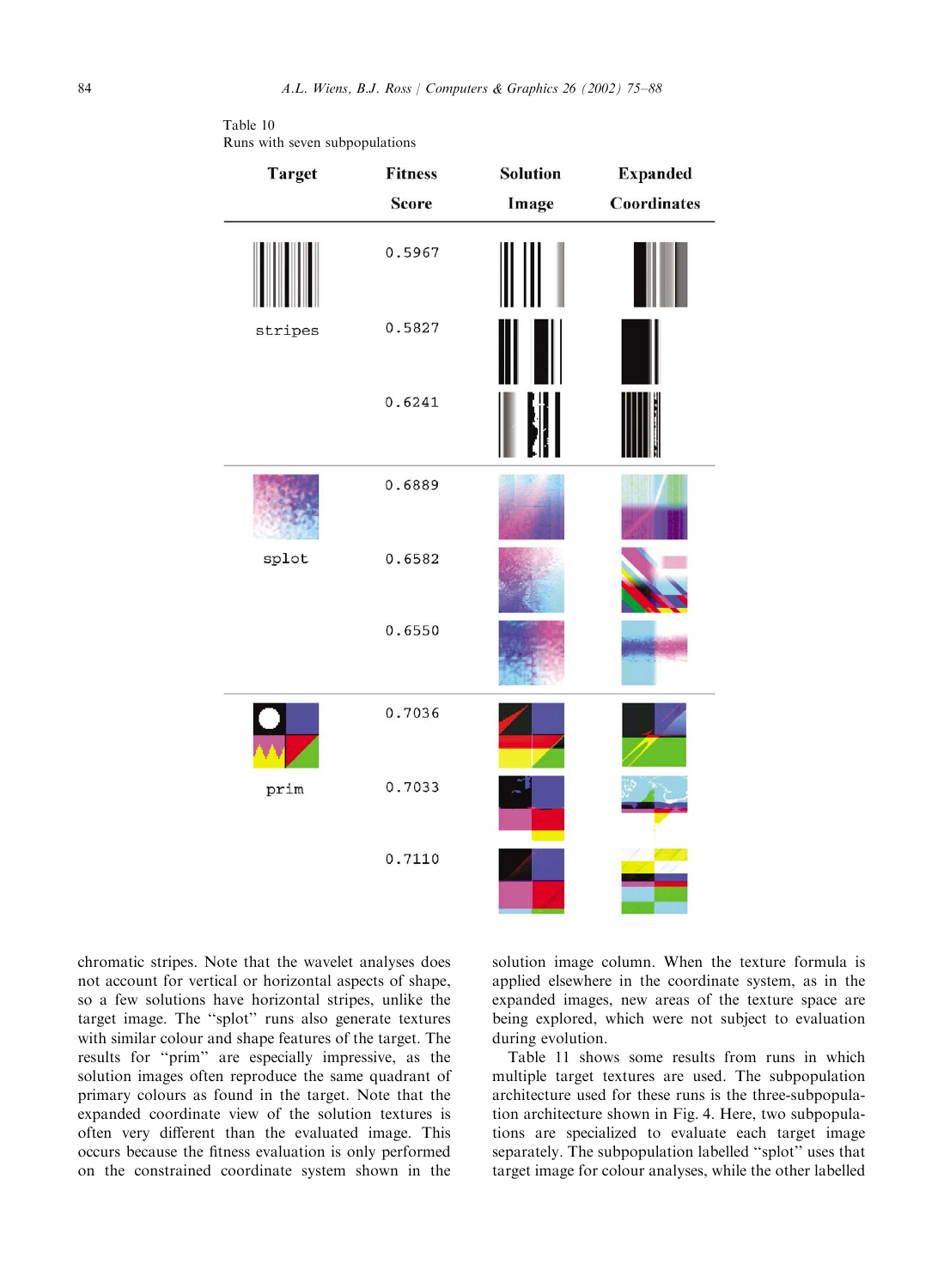Table 11 Runs with multiple targets

| <b>Targets</b>   | <b>Fitness</b> | <b>Solution</b> | <b>Expanded</b> |
|------------------|----------------|-----------------|-----------------|
|                  | <b>Score</b>   | Image           | coordinates     |
|                  | 0.7341         |                 |                 |
| stripes<br>(i)   | 0.7730         |                 |                 |
|                  | 0.7286         |                 | KV.             |
| $(i$ i)<br>splot |                |                 |                 |

''stripes'' performs a wavelet (shape) analysis on the stripe target. Hence, the stripe image will determine shape features, while splot is used for colour characteristics. The main subpopulation applies colour and shape analyses in equal weights, but again applying the colour score relative to splot, and wavelet score to stripes. As a result, it is clear that the solution textures tend to have colours similar to those in the splot image, and stripe shapes akin to the stripes image.

All the experiments were run on a 16-CPU Silicon Graphics Origin server. Each CPU is a 250MHz MIPS R10000. Typically, all runs for a given experiment were executed concurrently on separate processors. The average processing time for a typical run is about 52 h.

#### 7. Related work

Genetic algorithms have been applied elsewhere to the problem of procedural texture generation [6–10]. Most of these applications use supervised evaluation. The user is presented with a small population of images using a real-time display and asked to choose several for breeding. Thus, the user is the fitness function. Karl Sims' LISP-based system is the inspiration for Gentropy's image representation and function set [7]. Most of the operations in Gentropy's function set are based on the mathematical and image-processing functions described in Sims' paper. The Gaia system has similar mathematical operators to Gentropy, as well as the concept of an adjustable coordinate domain in the image evaluation process [8]. Gaia stores both a formula and a

domain, which determines where the formula is evaluated, for each individual in order to generate an image. Steven Rooke's system contains functions from the real and complex planes [6]. Evolution is stopped when the user sees a desirable image, and the formula is saved in ''digital amber'' for seeding later runs of the program. In this way, the artist adds his/her creativity to the process.

The evolutionary art application closest in functionality to Gentropy is Aladdin Ibrahim's Genshade [10]. Both Gentropy and Genshade use unsupervised evolution, and both use such analyses as wavelet comparison. Genshade's target language is high-level Renderman shaders, denoted as connected graphs. This is essentially a GP denotation that uses a high-level texture generation library as operators. Gentropy's target language is considerably more rudimentary. This points to a philosophical difference between the two research projects. A goal of Gentropy is to investigate how effectively a texture can be evolved for arbitrary complex target textures, using a basic set of mathematical and noise operators. On the other hand, it appears as though Genshade is most effective at evolving Renderman shaders using target textures generated by Renderman itself. It is unclear whether Genshade can effectively evolve Renderman shaders for arbitrary texture targets. Likewise, Gentropy would have difficulty reproducing the same quality of solutions for Renderman-generated target textures that Genshade enjoys with its Renderman shader language.

Another technical difference between Gentropy and Genshade is that Gentropy supports more robust,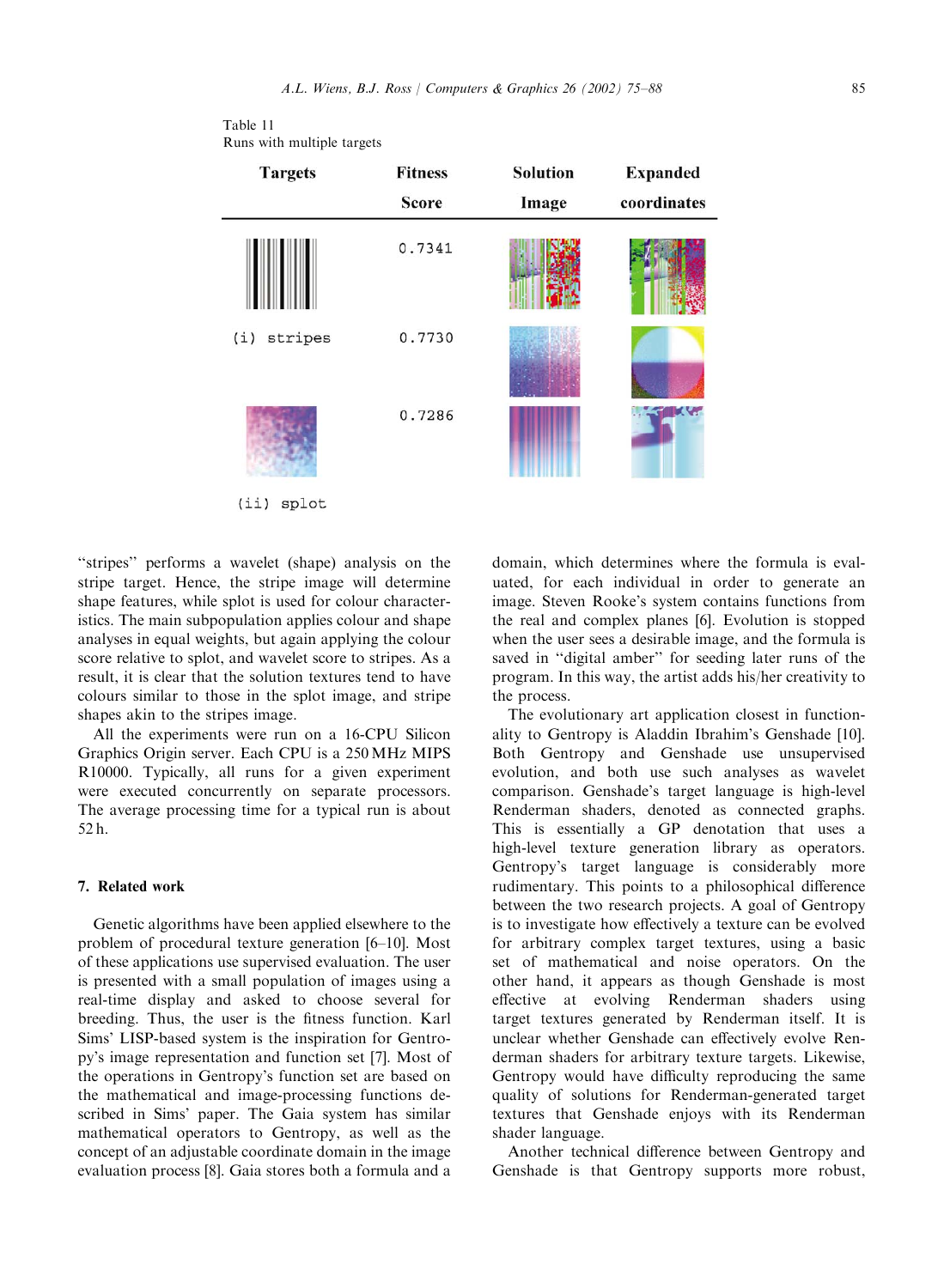customizable user control over texture evaluation. Both systems accommodate multiple target images. However, Gentropy permits the user to assign specific suites of feature tests and weights to different target images. The use of user-defined subpopulation topologies, and corresponding evaluation criteria, is also unique to Gentropy. This makes Gentropy a more robust environment for multi-objective feature-based evolution than Genshade.

#### 8. Conclusions

This research successfully used GP to perform automatic texture generation. Given the difficulty of automating''aesthetic sensibilities'', Gentropy's use of a user-selectable set of image analysis fitness functions was shown to be effective. Gentropy takes an unsupervised approach, where a fitness function judges the similarity of generated images to one or more targets. Gentropy allows any image to be used as a target, including both images generated by the program and images from other sources (scanned, drawn or generated by another program). In some cases, the simplest strategy, with a single subpopulation and feature test, is useful. However, more complex strategies, such as those that use several weighted feature tests, allow the user to better specify his/her preferences in the final texture.

#### Appendix A. Some evolved texture formulas

#### Example 1.

| RESULT #    | TARGET  | FITNESS |
|-------------|---------|---------|
| 3 (Table 9) | Stripes | 0.5738  |

FORMULA

```
kaleid(max(max(log(Y),
                 turbflow(-0.95, Y, 0.86)),
            lum(COLGRAD)),
       forv(cloud(cloud(log(max(sin(X),
                                    Cos(turbflow(-0.95, Y, 0.86)))), X, Y,
                          avg(X, 0.05),
                    lum(COLGRAD),
                    max(1um(maxble(X, X, (-0.68, -0.13, 0.83))),
                        diff(Y,
                              avg(min(Y, Y),avg(min(Y, Y),turbflow(turbflow(-0.95, Y 0.86), Y, 0.86)))),
                    pow(noise(pow(X,
                                  avg(sin(X)-X, 0.86)-X)-X, -0.36),
                        lum(COLGRAD)))))
```
Although several feature tests and subpopulation topologies were tried, many more are possible. For example, more sophisticated edge and texture analysis tests may prove useful. However, more complex analyses will result in computational overhead, which is detrimental to GA efficiency. Alternatives to the use of fitness weights should be investigated, such as the use of dynamic weights that change during evolution, and the averaging of different feature test scores. One method of increasing Gentropy's speed is through the use of multithreaded GP. Each subpopulation could run on one or more processors and truly evolve in parallel. Should the program be able to run in real-time, more user interaction would be possible.

At the present time, Gentropy evaluates a small portion of the texture. Often the rest of the texture shares features with this portion. The fitness function may operate by adjusting the domain, evaluating the texture at different places in two-dimensional space or at different resolutions (dimensions) to see how it matches the target. Gentropy could be enhanced by expanding its set of operators, for example, with fractals, complex arithmetic, and perhaps high-level shaders such as used in Genshade [10].

#### Acknowledgements

This research is supported through NSERC grant 138467-1998.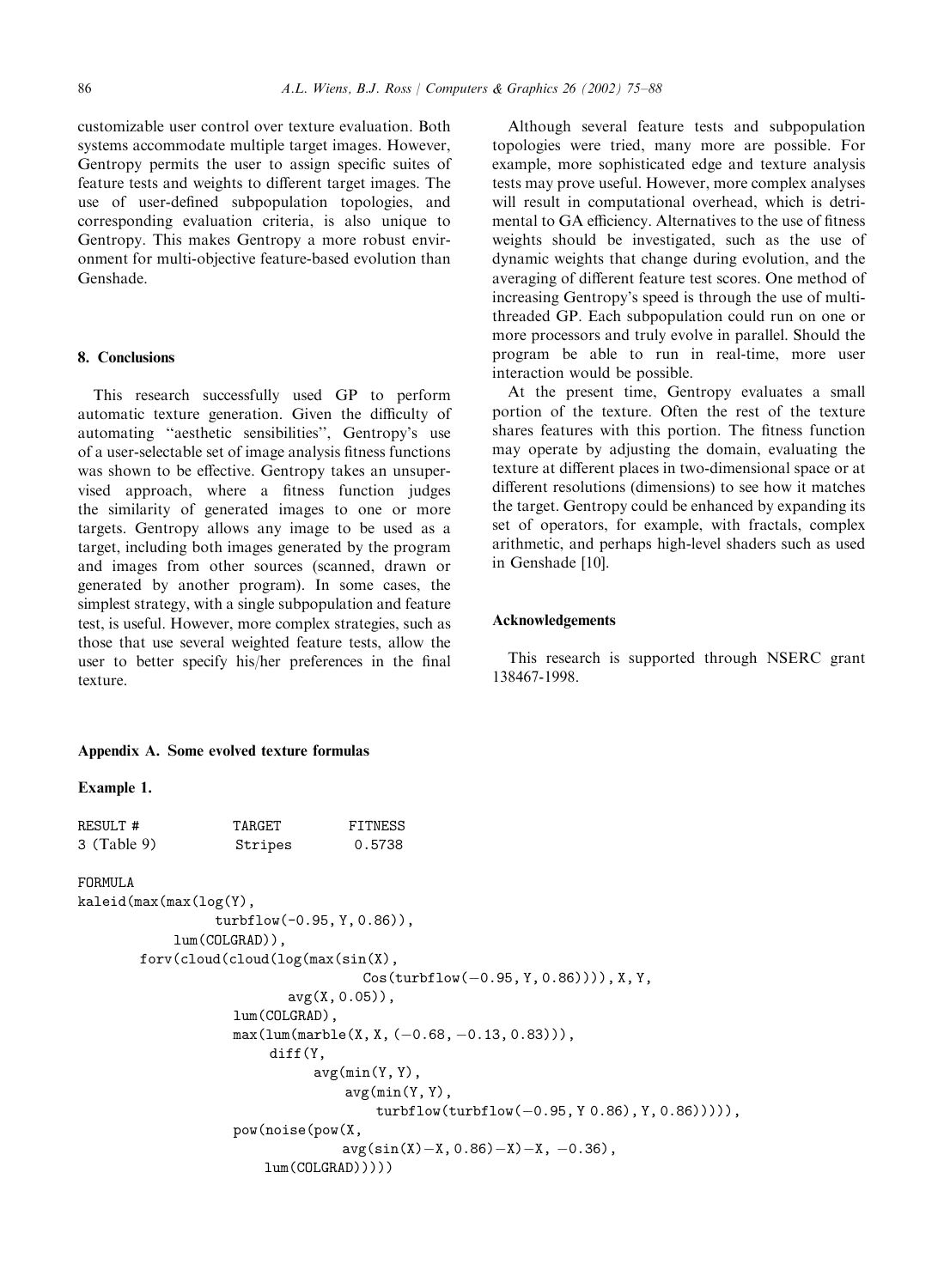#### Example 2.

```
RESULT # TARGET FITNESS
1 (Table 9) splot 0.6735
FORMULA
rgb(turbflow(mod(X, X), X,
             if(cos(sin(sin(sin(Y)))), X, 0.82))
   +not(turbflow(if(0.08,
                    Y/Y,
                    max(0.76, sin(Y))),
                    lum(warpabs(0.69, 0.76, (0.58, -0.04, -0.79))), X)),
   sin(sin(Y))+turb(cos(sin(sin(sin(Y))))
         *noise(not(turbflow(mod(X, sin(Y)),
                            lum(warpabs(0.09, X, (0.58, -0.04, -0.79)))
                            cos(0.52)), 0.69),
         not(0.08)),
   turbflow(mod(X, mod(X, log(Y))),
            min(cos(mod(X,
                        mod(X, Y/Y))), 0.82), 0.64))
```
#### Example 3.

| RESULT #<br>1 (Table $10$ )              | TARGET<br>prim                   | <b>FITNESS</b><br>0.7036             |  |
|------------------------------------------|----------------------------------|--------------------------------------|--|
| FORMULA                                  |                                  |                                      |  |
| rgb (diff(X, X))                         |                                  |                                      |  |
| $-pow((diff(X, Y) * Y)),$                |                                  |                                      |  |
|                                          | max(max(diff(X, X), log(Y)),     |                                      |  |
|                                          |                                  | $log(X)$ )                           |  |
|                                          |                                  | $+ diff(X, Y) * Y)$                  |  |
|                                          | * $(not(pow(diff(X, Y) * Y,$     |                                      |  |
|                                          |                                  | log(X))                              |  |
|                                          | +not(pow(max(diff $(X, X)$ ,     |                                      |  |
|                                          |                                  | $log(Y)) * Y$ ,                      |  |
|                                          |                                  | $log(X))$ ,                          |  |
|                                          | sin(min(pow(diff(min(Y, X), X)), |                                      |  |
|                                          |                                  | $wchn(Y, (-0.10, -0.01, 0.45)))$ ,   |  |
|                                          | $log(avg(0.41, Y)))$ ,           |                                      |  |
| $pow(if(max(log(0.12), log(min(Y, X))),$ |                                  |                                      |  |
|                                          | mod(min(Y, X),                   |                                      |  |
|                                          |                                  | $not(wchn(X, (-0.60, -0.20, 0.30)))$ |  |
|                                          |                                  | $* X * diff(X, X)))$ ,               |  |
|                                          | $diff(X, Y) * Y+X),$             |                                      |  |
|                                          | log(0.12))                       |                                      |  |

#### References

- [1] Ebert DS, Musgrave FK, Peachey D, Perlin K, Worley S. Texturingand modeling: a procedural approach. Toronto: Academic Press, 1994.
- [2] Watt A, Watt M. Advanced animation and rendering techniques: theory and practice. New York: ACM Press, 1992.
- [3] Holland JH. Adaptation in natural and artificial systems. Cambridge, MA: MIT Press, 1992.
- [4] Goldberg DE. Genetic algorithms in search, optimization and machine learning. Reading, MA: Addison Wesley, 1989.
- [5] Koza JR. Genetic programming: on the programming of computers by means of natural selection. Cambridge, MA: MIT Press, 1992.